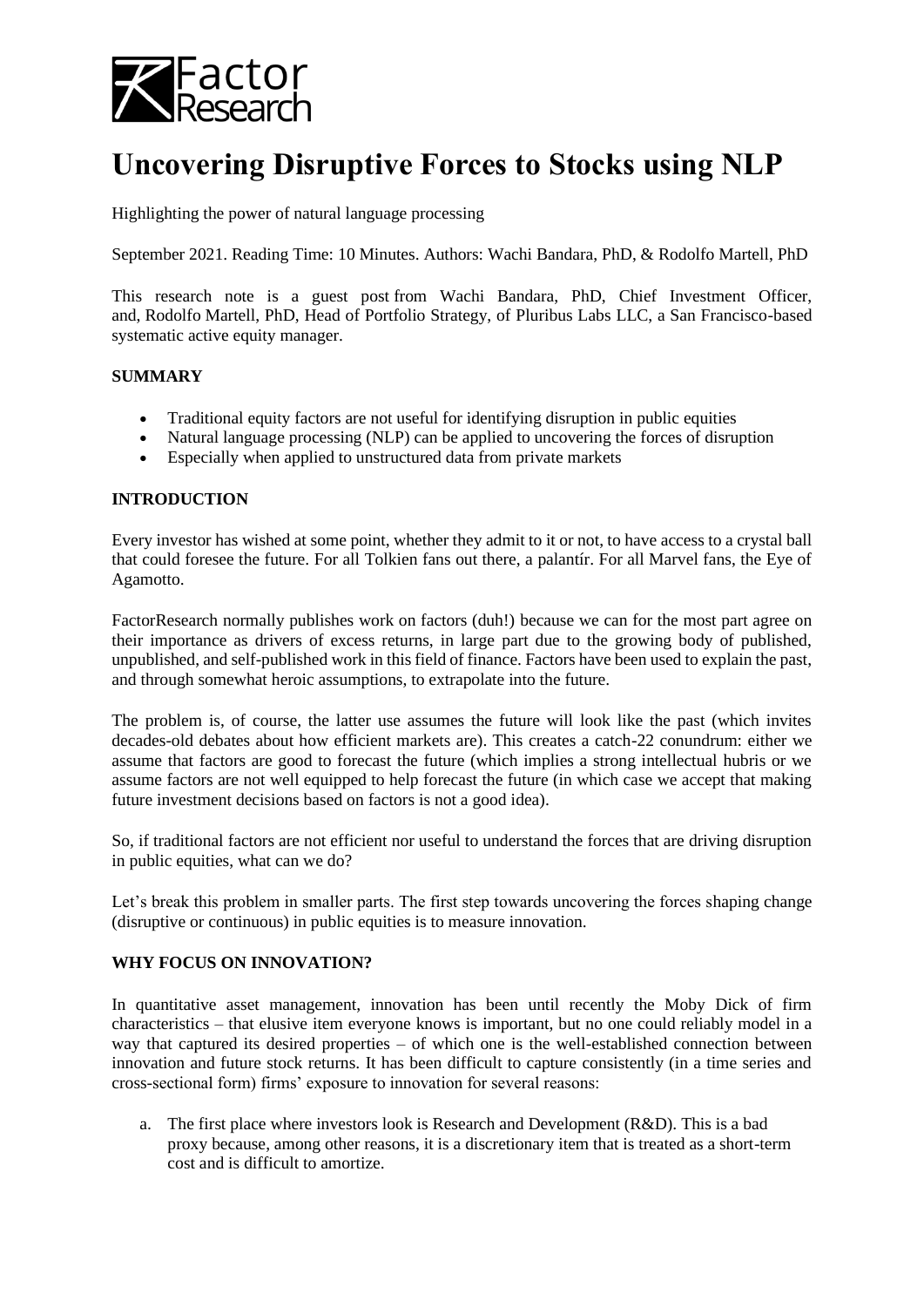

- b. There is a strong paradox when it comes to a firm's decision to disclose the details of their R&D: on one hand, companies want to let investors know about it but on the other hand, they don't want to give up a competitive advantage by disclosing too much.
- c. Sell-side analysts face career concerns that make them averse to making calls based on innovation given the uncertain long-term nature and low hit rate of these calls
- d. Public equity markets provide a very poor backdrop to measure innovation given the agency issues associated with the financing of innovative ideas and concepts.

What to do then? One solution is to look at alternative markets where successful innovation is identified and understand how it is rewarded. The challenge is that we need more tools than we have traditionally used in factor research. Specifically, we need to use natural language processing.

## **INTRODUCTION TO NATURAL LANGUAGE PROCESSING**

The use of applications constructed via natural language processing (NLP) is present in almost every aspect of our lives, from Google searches to Netflix recommendations. These techniques, when applied to all publicly available information on alternative markets allows us to create a model of innovation based on the support (financing), attention (news), and protection (patent activity) surrounding funding events in the non-public space. The result is the identification of the innovative concepts embedded in swaths of unstructured data.

The chart below shows a very small (emphasis on small) section of the data, where the cream and yellow-colored diamonds represent concepts like "cryptocurrency" or "hydrogen fuel", the circles represent conventional industries, like "banks" or "diversified metals" and the gray lines represent the connectivity between concepts and industries. For instance, notice how "bitcoin" is connected to "gold" – readers that are into crypto will immediately recognize this as the disruptive threat that bitcoin represents to gold as a store of value.



Source: Pluribus Labs LLC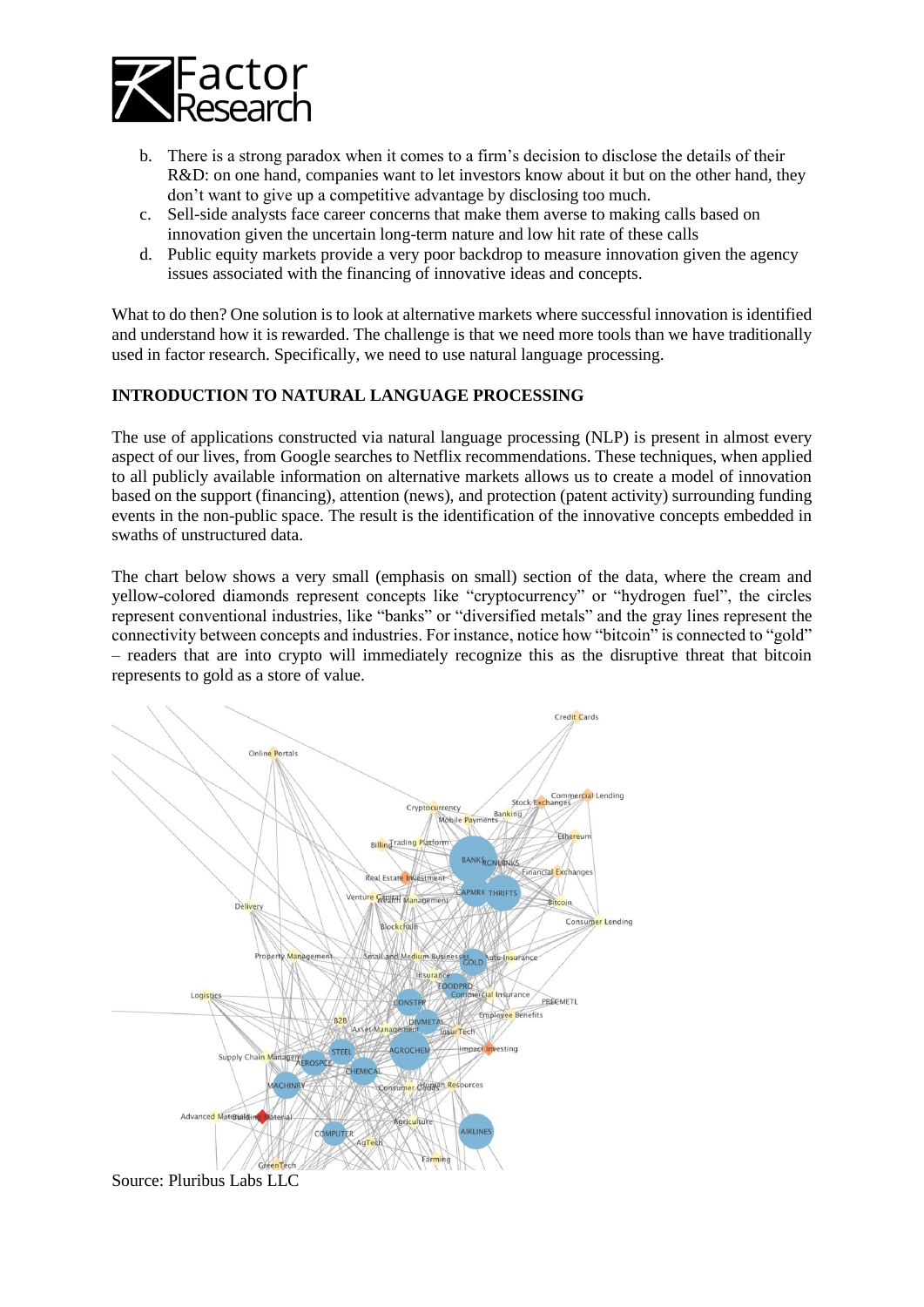

## **IDENTIFYING FORCES OF DISRUPTION**

More broadly, our analysis of innovation indicates that in the medium term some industries likely to experience disruptive innovation are precious metals, regional banks, airlines, agrochemical, and utilities. It is important to remember that disruption is a process, not a single event.

Because disruption takes time, incumbents frequently overlook potential disruptors and their transformational impact. Most importantly, some disruptive innovations succeed, others don't. With that in mind, let's look at the top concepts likely to disrupt two industries: consumer financial services and metals and mining.



Concepts Likely To Disrupt "Consumer Financial Services"

Source: Pluribus Labs LLC

The most important disruptive trend in consumer financial services is the one represented by the nascent adoption of DeFi (decentralized finance) technologies. Growth is already steep and could still accelerate in the near term. Sell-side institutions have reported that DeFi has generated \$2.0 trillion in total investment interest, as of April 2021, and that this figure has doubled in the first third of 2021 alone.

In an environment where political tensions run high and economic uncertainty abounds, there is obvious appeal to a technology that is global, permissionless, flexible, transparent, and interoperable. Some of the most promising DeFi projects are native lending tokens, which allow lenders to passively farm income while borrowers get access to attractively priced capital to use in numerous traditional capacities.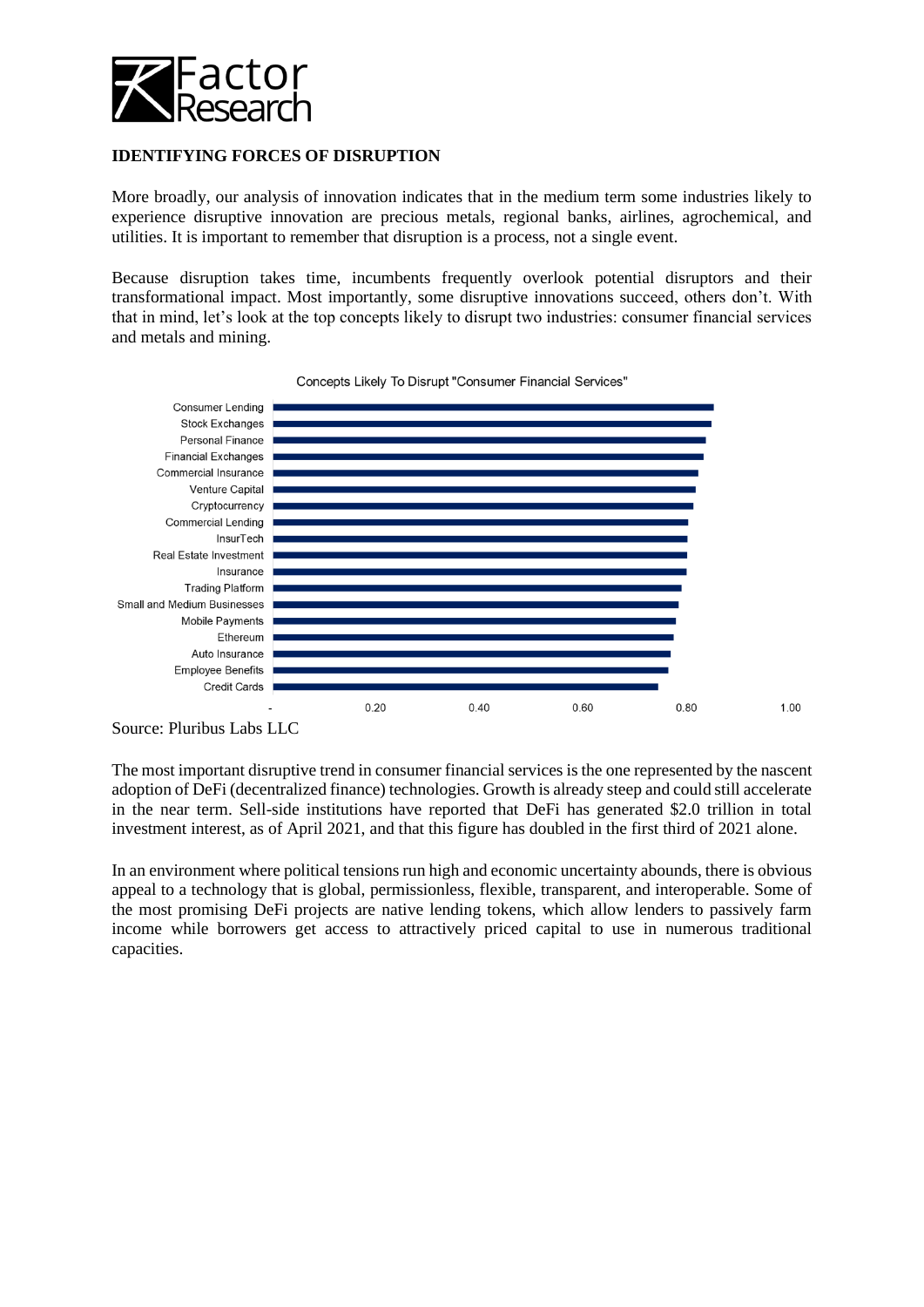

Concepts Likely To Disrupt "Metals & Mining"



Source: Pluribus Labs LLC

Looking at metals and mining, it is interesting that the two most disruptive concepts are Impact Investing and Venture Capital. Within metals, steel is one of the most integral components of modern civilization, serving as the skeleton for buildings, roads, railways, and other components of contemporary infrastructure.

At surface, many would assume that there is little technological innovation impacting steel production. However, "smart" plants and other environmentally friendly innovations are displacing and replacing traditional production environments with highly automated, digitalization-enabled facilities which unlock economic and ecological efficiencies throughout the production process.

Climate-driven innovation is directly aiming at steel production given it is a massive source of pollution, generating 7% to 9% of all direct emissions from fossil fuels globally. We should expect to hear more about projects aiming to create fossil-free processes in the steel industry soon.

Technological innovation is also enhancing the viability of recycling in the industry. Steel production generates high volumes of waste materials like dust, fines, and mill scale. Innovations in by-product recycling are allowing proactive producers to convert these residual materials into useful and profitable resources.

## **CONCLUSION**

These are just glimpses of the power and potential of natural language processing when used to answer a well-defined question. Potential extensions and applications of this methodology create exciting opportunities to asset managers and allocators alike.

### **RELATED RESEARCH**

### **[AI, what have you done for me lately?](https://insights.factorresearch.com/research-ai-what-have-you-done-for-me-lately/)**

### **[Venture Capital, worth venturing into?](https://insights.factorresearch.com/research-venture-capital-worth-venturing-into/)**